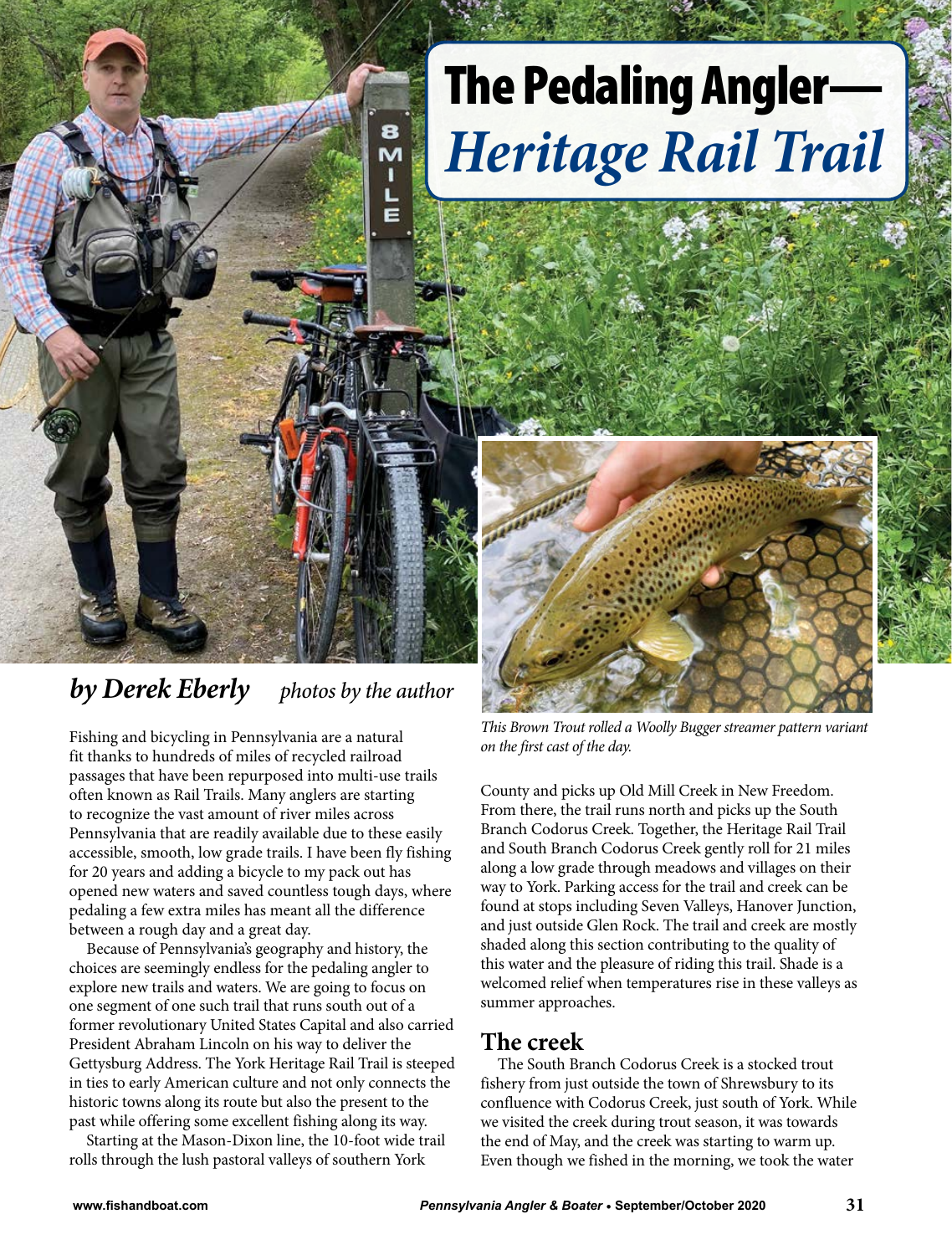

*There are many fish habitat improvements along the creek. These areas are fish magnets and deserve a few extra casts. Search the areas along the banks near the head of the riffle/plunge pool. Often, you will find fish waiting to smash a well presented pattern.*

temperature each time we visited. The lowest temperature we recorded was 62-degrees F with a high temperature of 68-degrees F during the morning of our last visit on the first week in June. Catch and release anglers should bring a thermometer this time of year.

While the creek is stocked, there is natural reproduction in parts of the creek and in several tributaries. The majority of the fish we caught were recently stocked trout with a mix of some fish that were either colorful holdovers or gorgeous wild trout. The presence of wild trout in the watershed is an encouraging sign that restoration projects and continued conservation efforts on the creek are in fact working. A brief inspection of submersed rocks and logs revealed a healthy population of a variety of mayflies, stoneflies, caddisflies, crustaceans, and baitfish.

Trout anglers should use a variety of tactics including conventional and fly tackle. While I primarily fly fish, I saw several anglers successfully employing the use of spinning tackle. I found success using small nymphs imitating the mayflies, stoneflies, and crustaceans we found. I caught fish on patterns such as the Prince Nymph, Hares Ear



*South Branch Codorus Creek is a healthy fishery. Turn over a few rocks, and you will find a wide variety of aquatic life that keep fish fed all year long.* 

Nymph, and scuds. Watching the spin gear anglers catch fish encouraged me to use streamer patterns like the Woolly Bugger, zonkers, and sculpin patterns that resulted in some great takes.

The height of trout season can bring plenty of anglers to the banks of the creek. Sharing the creek with other anglers is nothing new for this area. One way to beat the crowds and get to a good fishing hole quickly while getting in some low-impact cardio is to use a bicycle. We visited the creek several times throughout trout season, and our bikes got us away from the crowds and on fish in a hurry.

#### **Bike fishing**

When fishing from a bicycle, consider a few things. First, wear a helmet. Wear a helmet not for the "if" but when you fall off your bike. I have been riding bicycles for over 30 years, and I still fall, usually in spectacular fashion and especially when standing still or rolling slowly. Do not let a little fall turn into a big mess.

When I first started fishing from a bike, I used a mountain bike and a backpack—nothing fancy—just me, my bike, a 2-piece fly rod, a few fly boxes in my backpack with a bottle of water and snacks, and I was ready for fun. Today, my setup is a little different but not much. When riding a rail trail, you probably do not need the typical forward leaning posture/geometry provided by a mountain bike. Likewise, a road bike built for speed with skinny tires may also present different challenges. While you should use whatever bike you feel most comfortable riding, there are some styles that are a natural fit for bike fishing.

Styles to consider include touring, gravel, comfort, and off-road touring bikes such as fat bikes. The most important part of selecting a bike is finding a bike with the correct geometry and fit. This means choosing the right size bike for you and test riding bicycles for comfort before purchasing.